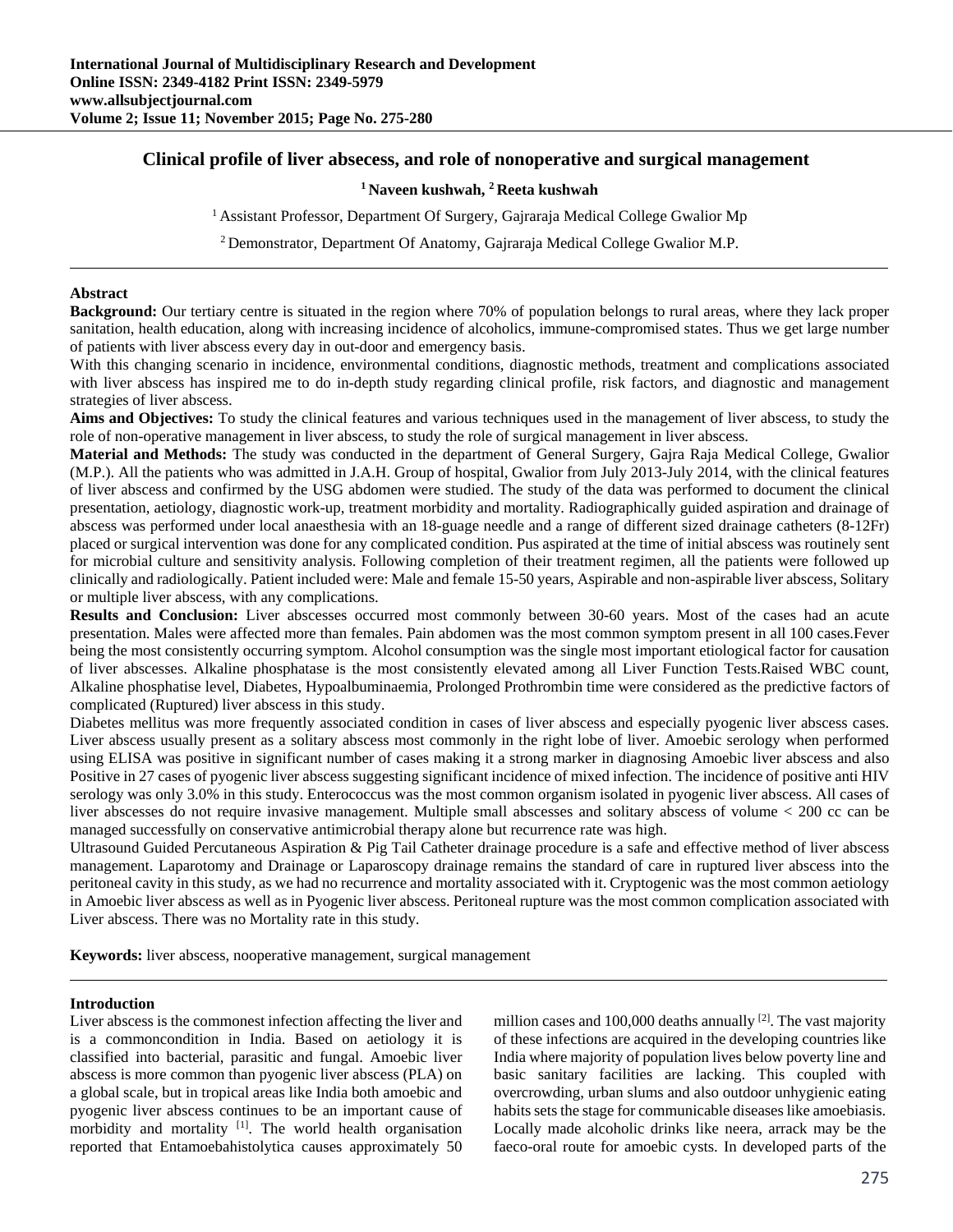world, pyogenic liver abscess is relatively common to amoebic liver abscess. Pyogenic infections may be due to portal infection, and may be of biliary, arterial, or traumatic origin (often in young people secondary to acute appendicitis, and other intra-abdominal inflammatory condition). Ascending infection of the biliary tree secondary to obstruction is now the most identifiable cause of PLA. The aetiology of biliary obstruction has some geographic differences: in Western countries this scenario is common in patients with malignant disease, while in Asia, gall stone disease and hepatolithiasis are more common. Immunosuppression as in AIDS, intensive chemotherapy or transplant recipients is also increasing the number of liver abscesses due to opportunistic organisms in India [3]. Between 15 to 55% patients in different series, no identifiable cause or source for PLA was found (hence called cryptogenic) [4-6].

Though a readily treatable disease, if left untreated, liver abscess can be potentially fatal, leading to mortality ranging from 60-80% [7]. However, with the advances in radiological investigations like ultrasonography and CT scan for diagnoses together with interventional radiology has reported a success rate ranging from 75-100% for treatment of liver abscess, decreasing mortality to 5-30%, and surgical intervention which is associated with significant morbidity and mortality ranging from 10-47% is now becoming unnecessary [8]. Primary prevention by improving sanitation, health education, early diagnosis and prompt treatment may result in lowering morbidity/mortality associated with the disease. Primary mode of treatment of amoebic abscess is medical; however many cases are refractory to medical therapy. Also secondary bacterial infection may complicate about 20% of amoebic liver abscess. In such patients and patients with pyogenic liver abscess may require aspiration or percutaneous placement of indwelling catheter to drain liver abscess [9]. Our tertiary centre is situated in the region where 70% of population belongs to rural areas, where they lack proper sanitation, health education, along with increasing incidence of alcoholics, immunecompromised states. Thus we get large number of patients with liver abscess every day in out-door and emergency basis. With this changing scenario in incidence, environmental conditions, diagnostic methods, treatment and complications associated with liver abscess has inspired me to do in-depth study regarding clinical profile, risk factors, and diagnostic and management strategies of liver abscess.

# **Aims and Objectives**

- To study the clinical features and various techniques used in the management of liver abscess
- To study the role of non-operative management in liver abscess
- To study the role of surgical management in liver abscess

### **Material and Method**

The study was conducted in the department of General Surgery, Gajra Raja Medical College, Gwalior (M.P.). All the patients who was admitted in J.A.H. Group of hospital, Gwalior from July 2013-July 2014, with the clinical features of liver abscess and confirmed by the USG abdomen were studied. The study of the data was performed to document the clinical presentation, aetiology, diagnostic work-up, treatment morbidity and mortality. Radiographically guided aspiration and drainage of

abscess was performed under local anaesthesia with an 18 guage needle and a range of different sized drainage catheters (8-12Fr) placed or surgical intervention was done for any complicated condition. Pus aspirated at the time of initial abscess was routinely sent for microbial culture and sensitivity analysis. Following completion of their treatment regimen, all the patients were followed up clinically and radiologically. Patient included were: Male and female 15-50 years, Aspirableand non-aspirable liver abscess, Solitary or multiple liver abscess, with any complications

#### **Results**

**Study Design:** A Prospective Clinico-Pathological study with 100 patients diagnosed to have Liver Abscess and undergoing treatment in Department of Surgery, G.R. Medical College, Gwalior (M.P.) between july 2013 to july 2014. inclusive of a follow up period of 6 months, is undertaken, to study the Clinical, Pathological and Management Strategies in Liver Abscess.

**Statistical Methods:** Descriptive statistical analysis has been carried out in the present study. Results on continuous measurements are presented on Mean  $\pm$  SD (Min-Max) and results on categorical measurements are presented in Number (%). Significance is assessed at 5 % level of significance. Chisquare/ Fisher Exact test has been used to find the significance of study parameters on categorical scale between two or more groups. 95% Confidence Interval has been computed to find the significant features. Confidence Interval with lower limit more than 50% is associated with statistical significance.

**Statistical software:** The Statistical software namely SAS 9.2, SPSS 15.0, Stata 10.1, MedCalc 9.0.1 ,Systat 12.0 and R environment ver.2.11.1 were used for the analysis of the data and Microsoft word and Excel have been used to generate results.

**Table 1:** Duration of Illness

| <b>Duration of illness</b> | <b>Number of patients</b> |
|----------------------------|---------------------------|
| Acute $<$ 7 days           | 60                        |
| Subacute $> 7$ days        | 37                        |
| Chronic $> 2$ months       |                           |

|  |  |  |  | Table 2: Liver Function Test Analysis |
|--|--|--|--|---------------------------------------|
|--|--|--|--|---------------------------------------|

| <b>LFT</b>                          | <b>Number of patients</b><br>$(n=100)$ | 95%CI              |
|-------------------------------------|----------------------------------------|--------------------|
| S. albumin $\leq 3$ mg/dl)          | 84                                     | 75.58-<br>89.90    |
| ALP $(>150 \text{ IU/L})$           | 83                                     | 74.45-<br>89.11    |
| $SGOT > 40$ IU                      | 52                                     | $42.32 -$<br>61.54 |
| SGPT>40 IU                          | 45                                     | $35.61 -$<br>54.76 |
| Prolonged PT $(>20$<br>seconds)     | 29                                     | $21.01 -$<br>38.54 |
| S. Bilirubin $(>2.4 \text{ mg/dl})$ | 23                                     | 15.84-<br>32.15    |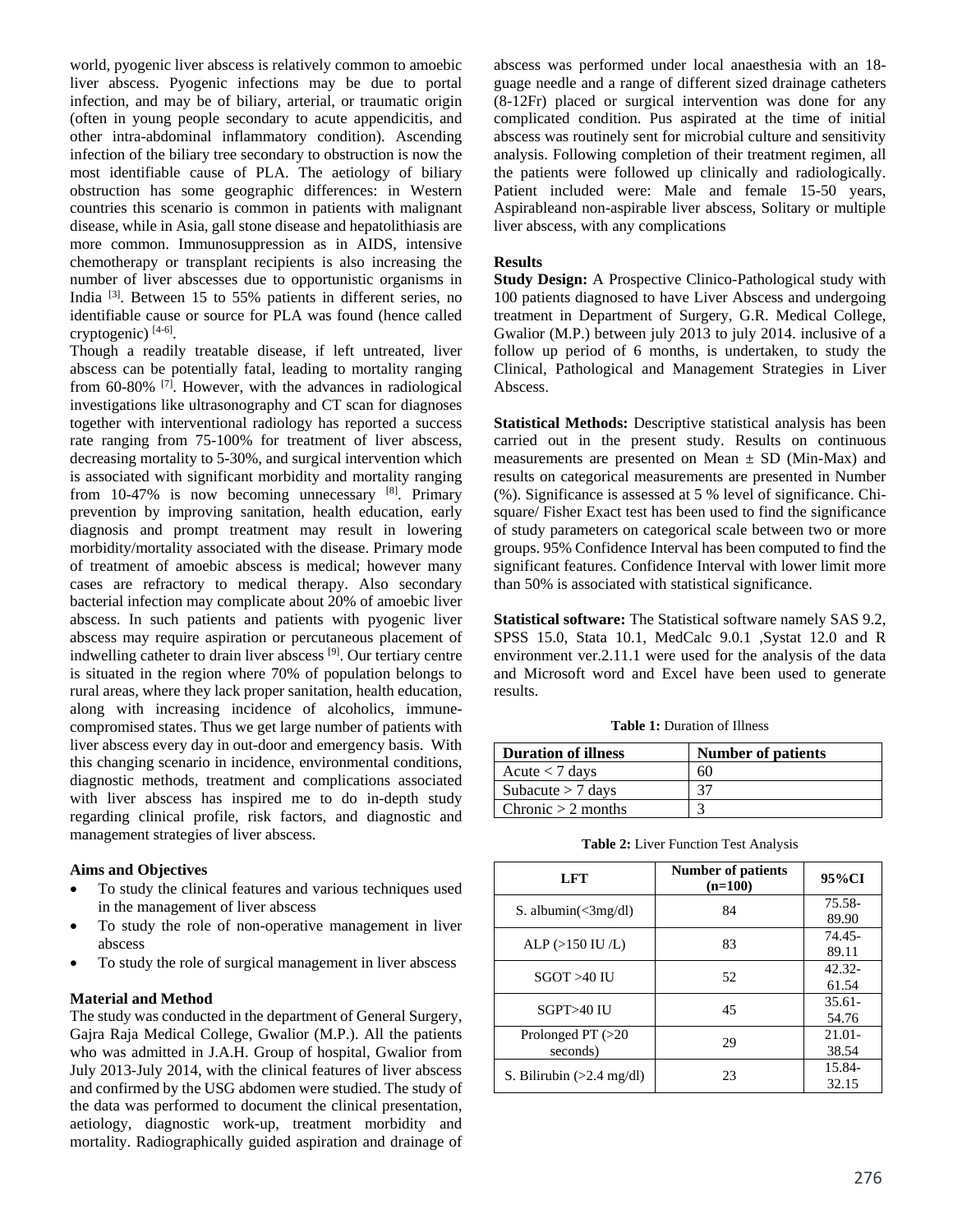#### **Table 3:** Pus Culture

| <b>PUS</b> culture      | <b>Number of patients</b><br>$(n=74)$ | 95%CI        |
|-------------------------|---------------------------------------|--------------|
| • Enterococcus          | 13                                    | 10.58-27.77  |
| • Klebsiella pneumoniae |                                       | 6.53-21.53   |
| $\bullet$ E. coli       |                                       | 4.66-18.26   |
| • Staph aureus          |                                       | $0.2 - 7.27$ |
| • Nil (Anchovy Sauce)   |                                       | 48.1-69.91   |

#### **Table 4:** Chest X-Ray Findings

| <b>Chest X-ray</b><br>findings | <b>Number of patients</b><br>$(n=100)$ | 95%CI         |
|--------------------------------|----------------------------------------|---------------|
| Normal                         | 39                                     | 30.02-48.80   |
| Abnormal                       | 61                                     | 51.20-69.98   |
| $\bullet$ RPEF                 | 52.                                    | 42.32-61.54   |
| $\bullet$ B/L PE               |                                        | 4.11-15.00    |
| • KOCHS Lesion                 |                                        | $0.18 - 5.46$ |

# **Table 5:** Usg Findings

| <b>USG</b> findings                          | <b>Number of patients</b><br>$(n=100)$ | 95%CI       |
|----------------------------------------------|----------------------------------------|-------------|
| Solitary abscess                             | 78                                     | 68.93-85.00 |
| • Right lobe abscess                         | 74                                     | 64.53-81.60 |
| • Left lobe abscess                          | 4                                      | 1.57-9.84   |
| Multiple abscess                             | 22                                     | 15.0-31.07  |
| • Both lobe abscess                          | 04                                     | 1.57-9.84   |
| • Right Lobe (Multiple<br>liver abscess)     | 18                                     | 11.70-26.67 |
| Volume of liver abscess<br>$(cc)/Size$ (cms) | 100                                    |             |
| $\cdot$ <200/ <5 cms                         | 26                                     | 18.40-35.37 |
| • $>200/$ >5cms                              | 74                                     | 64.63-81.60 |

**Table 6:** Usg Findings in Ruptured Liver Abscess

| <b>Treatment</b>                         | <b>Number of patients</b><br>$(n=21)$ | 95%CI         |
|------------------------------------------|---------------------------------------|---------------|
| <b>Solitary abscess</b>                  | 18                                    | 65.36-95.02   |
| • Right lobe abscess                     | 17                                    | 60.00-92.33   |
| • Left lobe abscess                      |                                       | $0.8 - 22.67$ |
| Multiple abscess                         | 3                                     | 4.98-34.64    |
| • Both lobe abscess                      |                                       | $0.8 - 22.67$ |
| • Right Lobe (Multiple<br>liver abscess) |                                       | 2.65-28.91    |

| <b>Treatment</b>                                    | Number of<br>patients $(n=100)$ | 95%CI        |
|-----------------------------------------------------|---------------------------------|--------------|
| Antibiotic coverage only<br>(Conservative)          | 26                              | 18.40-35.37  |
| Percutaneus Aspiration<br>under Antibiotic Coverage | 49                              | 39.42-58.65  |
| Laparoscopy Drainage                                | 09                              | 4.81-16.23   |
| Laparotomy & Procedure                              | 12                              | 7.00-19.81   |
| Pig Tail Catheter                                   |                                 | 1.57-9.84    |
| Thoracoscopy + Diagnostic<br>laparoscopy            |                                 | $0.2 - 5.45$ |
| <b>ICD</b> Insertion                                |                                 | 1.03-8.45    |

| Recurrence | <b>Number of patients</b><br>$(n=100)$ | $\frac{0}{0}$ | 95%CI          |
|------------|----------------------------------------|---------------|----------------|
| Yes        |                                        | 8.0           | $4.11 - 15.00$ |
| No         |                                        |               | 85.00-95.89    |

# **Table 9:** Correlation of Clinical Features with Type of Liver Abscess

|                                      | <b>Type Liver Abscess</b> |            |                |
|--------------------------------------|---------------------------|------------|----------------|
| <b>Clinical features</b>             | AIA                       | <b>PLA</b> | <b>P</b> value |
|                                      | $(n=70)$                  | $(n=30)$   |                |
| 1. Solitary liver abscess            | 53 (75.7%)                | 25 (83.3%) | 0.399          |
| 2. Multiple liver abscess            | 17 (24.3%)                | 5(16.7%)   | 0.399          |
| 3.Pain                               | 70 (100%)                 | 30 (100%)  | <b>NS</b>      |
| 4. Fever                             | 64 (91.4%)                | 30 (100%)  | 0.174          |
| 5.Diarrhoea                          | 10 (14.3%)                | 6(20%)     | 0.475          |
| 6.Cough                              | 14 (20%)                  | 16 (53.3%) | $0.001**$      |
| $7. Tenderness + guarding$           | 26 (37.1%)                | 23 (76.7%) | $<0.001**$     |
| 8. Hepatomegaly                      | 34 (48.6%)                | 16 (53.3%) | 0.663          |
| 9. Pleural effusion                  | 36 (51.4%)                | 24 (80%)   | $0.008**$      |
| 10. Ascites                          | $7(10.0\%)$               | 8(26.7%)   | $0.032*$       |
| 11.Jaundice                          | 12 (17.1%)                | 12 (40%)   | $0.014*$       |
| 12. Increased alkaline               | 56 (80%)                  | 27 (90%)   | 0.222          |
| phosphatise                          |                           |            |                |
| $13.RBS > 200$ mg/dl                 | 9 (12.9%)                 | 20 (66.7%) | $< 0.001**$    |
| 14. Whe count $>11,000$              | 46 (65.7%)                | 26 (86.7%) | $0.032*$       |
| 15.Albumin $\langle 3g/dl$           | 55 (78.6%)                | 29 (96.7%) | $0.024*$       |
| 16. Bilirubin $(>2.4 \text{ gm/dl})$ | 11 (15.7%)                | 12 (40%)   | $0.008**$      |
| 17. Ruptured (Peritonitis)           | 10 (14.3%)                | 11 (36.7%) | $0.012*$       |

**Table 10:** Correlation of Etiology with Type 0f Liver Abscess

| <b>Etiology</b> | <b>Type Liver abscess</b> |             |            |
|-----------------|---------------------------|-------------|------------|
|                 | $ALA$ (n=70)              | $PLA(n=30)$ | P value    |
| Cryptogenic     | 68 (97.1%)                | 22(73.3%)   | $<0.001**$ |
| Biliary         |                           | $4(13.3\%)$ | $0.007**$  |
| Amoebic colitis | $2(2.9\%)$                |             | 1.000      |
| <b>HIV</b>      | $2(2.9\%)$                | $1(3.3\%)$  | 1.000      |
| Tuberculosis    |                           | $3(10.0\%)$ | $0.025*$   |
| Alcoholism      | 55(78.6%)                 | 29(96.7%)   | $0.034*$   |

**Table 11:** complications

| <b>Complications</b>                      | Number of<br>patients<br>$(n=100)$ | $\frac{0}{0}$ | 95%CI        |
|-------------------------------------------|------------------------------------|---------------|--------------|
| Intraabdominal rupture<br>and peritonitis | 21                                 | 21.0          | 14.17-29.98  |
| <b>Shock</b>                              |                                    | 4.0           | 1.57-9.84    |
| Cholangitis                               |                                    | 3.0           | $1.0 - 8.46$ |
| Pleural rupture                           |                                    | 3.0           | $1.0 - 8.46$ |
| Pericardial rupture                       |                                    | 0.0           |              |
| Death                                     |                                    | 0.0           |              |

# **Discussion**

Most of the patients who presented with Liver Abscess were in the middle age with patients in third to sixth decade accounting for 71.0% of the cases. Mean age of presentation is 47yrs, which is comparable to previous [10] Studies.

Present study shows a very high incidence of Liver Abscess in males [89.0%] as seen in other Indian studies like past studies  $[11, 12]$  The onset of the disease is subjected to great variations depending upon the type, location and quantity of liver abscess. It may be acute, insidious, clinically undetectable or fulminant form.In our study, most patients (60.0%) presented with duration of onset  $< 7$  days (acute) as compared to other Study [13] which had most cases as Subacute Onset. Most of the patients who presented in this series presented with pain in Right Hypochondrium and Epigastriun [100%] and Fever [94.0%] which was more significant as compared to other studies listed below. RUQ Tenderness (100.0%), Fever (94.0%), Hepatomegaly (50.0%) was common presentation in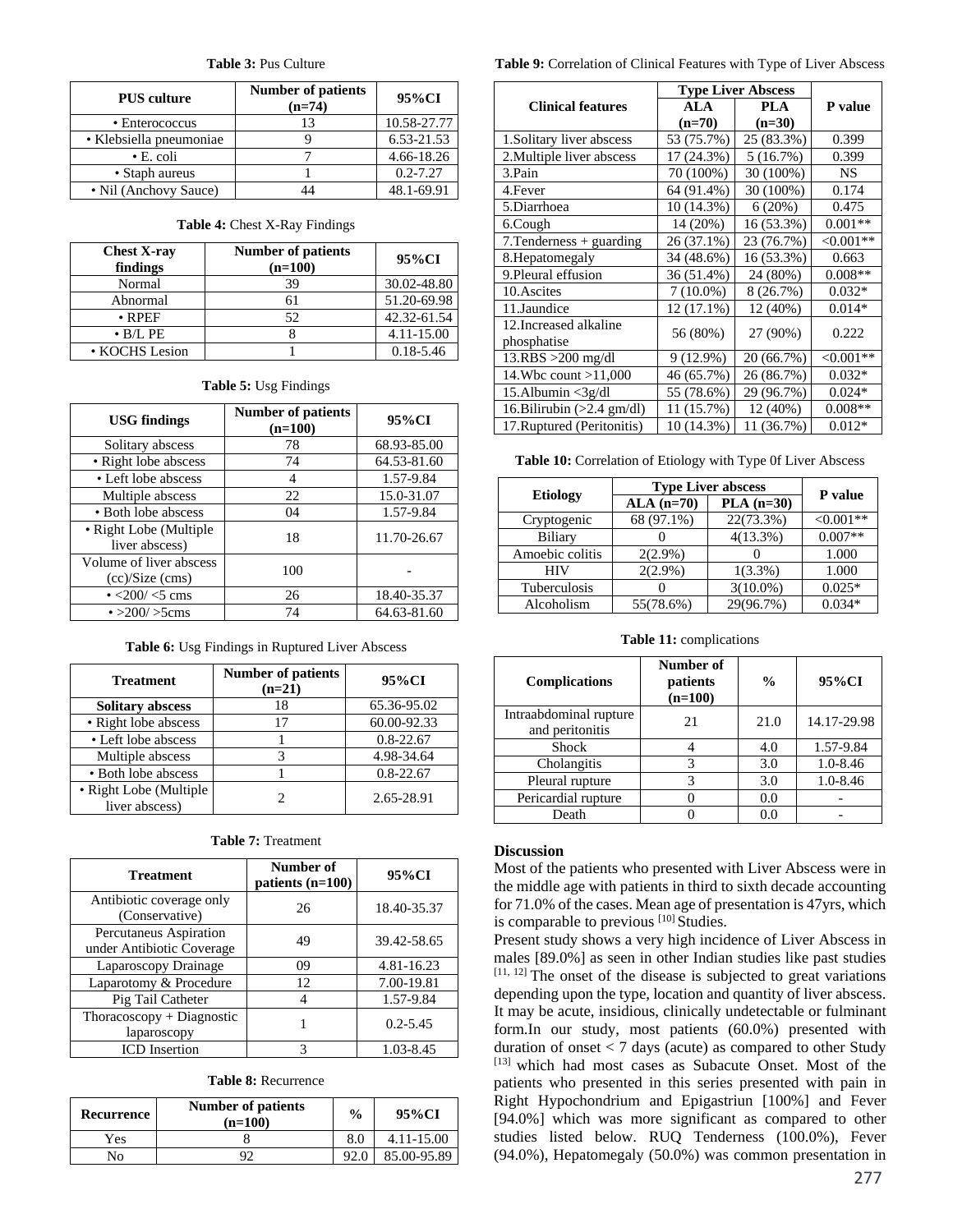our series and was comparable to the studies [14] but Jaundice (24.0%) was more common clinical presentation compared to another study [15]. Alcoholism was found to be the most consistent etiological factor in this study of liver abscess. 84/100 (84%) of the cases of this study were found to be alcoholics as compared to other study  $[10]$  where 70% of the cases were alcoholic which concludes Alcoholism has a strong association with liver abscess patients. Lab. Investigations Leukocytosis, Raised Alkaline Phosphatase, Hypoalbuminaemia, Raised Prothrombin Time are the most important Laboratory Investigations in Diagnosing Liver Abscess. Present series showed trends similar to those of other study [15] but Raised Alkaline Phosphatase Levels was the single most common Labarotory abnormality in our study for Diagnosis of Liver abscess. Enterococcus (34.2%) was the most common organism in our study as compared to other studies [16, 17, 18] where E.coli (63.0%) was most common and other studies shows that klebsiella pneumoniae is most common organism<sup>[19,</sup>]  $20$ . Out of 100 cases 85 cases were analysed and 10 cases were kept as negative control and one as positive control and the results were positive in 79/85 cases (92.94% cases) which shows there is a strong co-relation amoebic liver abscess and amoebic serology test (High Specificity Rate) comparable other  $[17, 18]$  studies. Out of 30 culture positive cases of Pyogenic liver abscess 27 cases came as amoebic serology positive. So out of 79 cases 27 cases had mixed infection (34.17%) as compared to other study [21] Association of Diabetes with pyogenic liver abscess in our series (6.7%) is comparable to other recent study  $[21]$  Chest x-ray findings were normal in 39/100 (39%) of the cases and abnormal in 61/100 (61%) of the cases and was comparable to other study  $[22, 23]$ . In our series Most cases had right sided pleural effusion 52/100 (52%). Three cases had a ruptured liver abscess into pleural cavity.Ultrasound abdomen was done to all patients in this study and various findings were analysed. Solitary abscess was seen in 78/100 (78.0%) of cases & Multiple abscesses were seen in 22/100 (22.0%) cases comparable to other Studies Right lobe involvement (74.0%) was comparable to other studies listed above but isolated left lobe involvement was 04% in our study as compared to other study [10, 16]. Controversies in the management of liver abscess still exist. Surgical drainage of liver abscess has been an accepted therapy for decades. The diagnosis and treatment of liver abscess has changed due to advances in imaging techniques. Out of the 100 cases in this study, 26 patients who had multiple small abscess and solitary abscess with volume < 200 cc or < 5cms size were treated conservatively. 74/100  $(74%)$  who had abscess  $> 200$  cc or left lobe abscesses were subjected to Intervention as compared past studies [23, 24]. Out of 74 cases 49% cases underwent Percutaneous aspiration under antibiotic coverage as compared previous studies [10] where 79.0% patients underwent Percutaneous Aspiration 4 cases underwent Pigtail catheter drainage under USG guided as abscess cavity was big and not completely liquefied (In our study size of abscess cavity was >10cms). Laparotomy as initial line of treatment was performed in 12/74 ruptured liver abscess cases (16.21%) and Laparoscopy drainage in 9/74 (12.16%) ruptured liver abscess as compared previous study  $[10]$  where 21.0% patients underwent surgical intervention. In our Study Intercostal drainage was required in three cases in whom the abscess had ruptured into pleural cavity, Patients survived. Thus in majority of cases percutaneous aspiration was the main form of treatment. All patients were started on antibiotics which

were continued for 10- 14 days depending on improvement. Majority of patients responded excellently to percutaneous aspiration and antimicrobials. While patients who had smaller abscesses or multiple small abscesses were successfully managed with antimicrobial therapy alone but relapse rates were high.In 35/49 (69%) of the cases single aspiration was adequate. While 10/49 (19%) required 2 aspirations were required and 4/49 (9%) required 3 aspirations was comparable to other studies  $[12, 16, 19]$ . Thick viscous pus was the main reason for repeat aspirations. Average volume of the abscesses was larger in patients who required repeat aspirations in our study. The various complications that arose in the patients with liver abscesses in this study were analysed. Complications like Intraabdominal rupture with peritonitis (21.0%), pleural rupture (4.0%), Pericardial rupture (0.0%) was much less as compared to past Study [10] which is significant. In our series 8.0% recurrence rate with no mortality as compared to other studies [14, 19, 21] where recurrence rate was 9.0% and mortality rate 11.0% & 6.5%.In this study , alcohol consumption, Jaundice, anaemia, cough, diabetes mellitus, pleural effusion, hypoalbuminaemia, raised Alkaline phosphatise levels, Increased total leucocyte count and prolonged Prothrombin time were associated with protracted and longer duration of symptoms, longer time of resolution of symptoms and longer duration of stay. They were also associated with higher incidence of morbidity. Hence these factors are associated with complicated liver abscess and was comparable to other studies [8, 9, 14]. In our study Cryptogenic was the most common aetiology of liver abscess (Amoebic + Pyogenic) as compared to other study<sup>10</sup> where Cryptogenic was the most common in Amoebic Liver Abscess and Biliary Tract Disease was most common in Pyogenic Liver abscess Group. According to our study , liver abscess in HIV positive and HIV negative cases found no important significant difference between cases of liver abscesses who were anti HIV seropositive and anti-HIV seronegative.

# **Conclusion**

Mean age of presentation of liver abscess was 46 years. The highest incidence occurred in the age group 31-60 years (71%). Males (89%) were more commonly affected than females. Acute onset of symptoms (<7 days) was the commonest mode of presentation (60.0%).Fever being the most consistently occurring symptom in 94.0% of cases.

Pain abdomen was the most common symptom present in all cases (100%), Diarrhoea occurred only in 16% of cases and cough in 30 % cases. Hepatomegaly was present in 50% of cases, Jaundice was found in 24% of the cases, While 04% of patients presented with features of shock. Respiratory findings in the form of pleural effusion, basal consolidation were present in 61% of cases. This study found the Alcohol as the single most consistent etiological factor in all patients of liver abscess. 94.38% of male cases consumed alcohol. All these cases mostly consumed locally made arrack, neera and toddy. All these patients had history of alcohol consumption more than 1 year. Thus it may seem likely that alcoholism may predispose to formation of liver abscesses. Laboratory investigations were analysed. Leucocytosis was found in 72.0% of cases. Anaemia was found in 23.0% of cases. 29% of cases were found to be diabetic. Raised urea levels were seen in 21% of cases. Alkaline phosphatase (83%) was the single most consistent liver function test to be abnormal in cases of liver abscesses.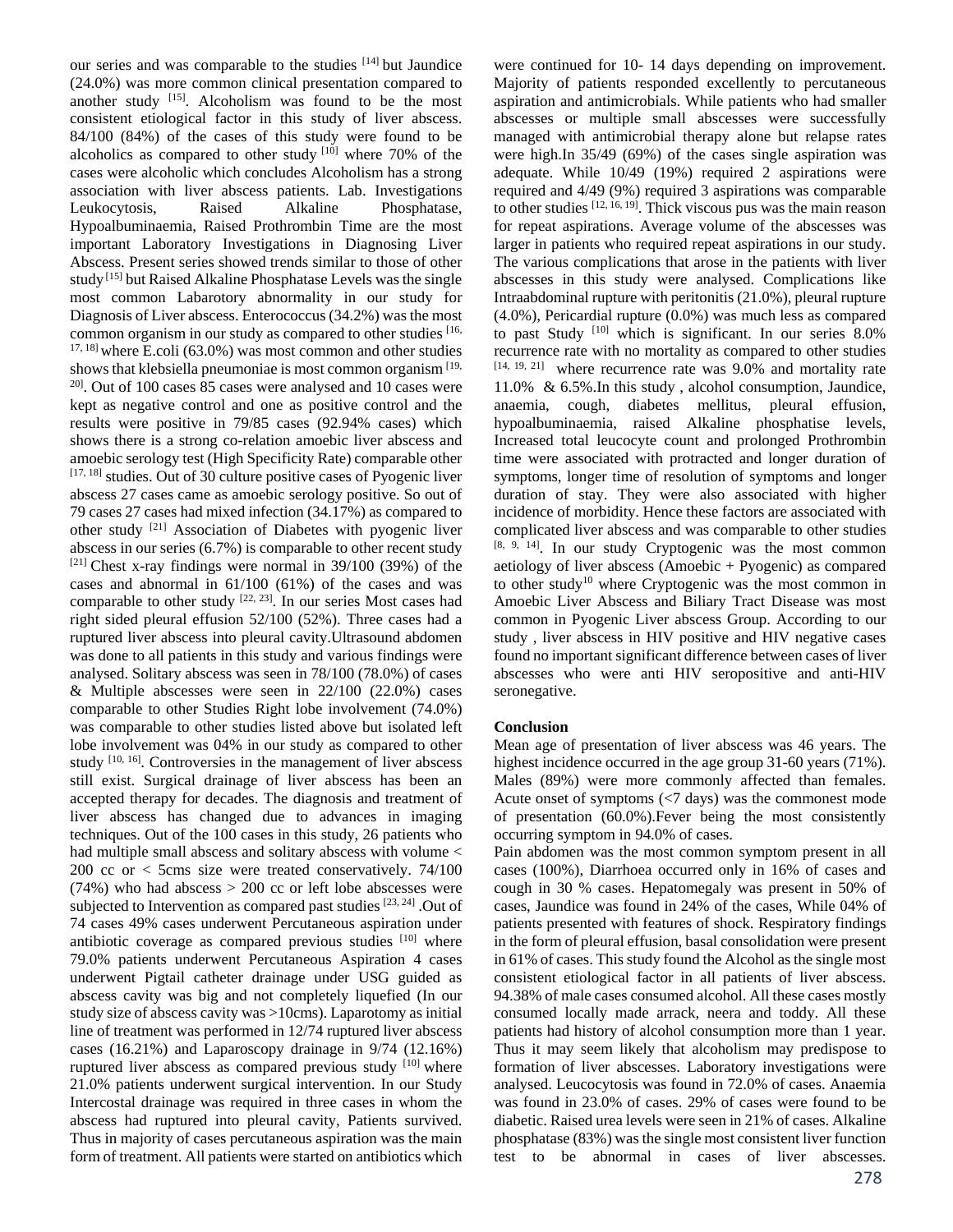Hypoalbuminemia was noted in 84% of cases, Prolonged Prothrombin time (>20 sec) in 29% cases and raised SGOT (52%) & SGPT (45%).Raised WBC count (>20,000 cells/cu.mm), Alkaline phosphatase level (>300 IU/l), Diabetes, Hypoalbuminaemia (<2.0mg/dl), Prolonged Prothrombin time (>20 sec) were considered as the predictive factors of complicated (Ruptured) liver abscess in our study. In our study, Diabetes mellitus (29%) was more frequently associated condition in cases of liver abscess and especially Pyogenic liver abscess cases (20/30)-66.67%.Out of these 74 cases, 44/74 cases had 'Anchovy sauce' appearance (suggestive of Amoebic aetiology) of the pus which revealed no growth, giving this a percentage of 59.45%. While growths were obtained in 30/74 (40.54%) of these cases. E. coli was isolated in 7/74 (9.45%) of cases and Klebsiella pneumoniae was isolated in 9/74 (17.56%) of the cases, and Enterococcus in 13/74 (34.2%) patients and in one case Staphylococcus aureus. So Enterococcus was the most common organism isolated in pyogenic liver abscess and 59.45% patients had no growth (Amoebic liver abscess).Chest X-ray were normal in 39 % of cases and abnormal in 61% of cases. Right pleural effusion was noted in 52% of cases. Ultrasonography revealed solitary abscess in 78.0% and multiple abscesses in 22.0%. Isolated right lobe abscess was seen in 74.0% and left lobe abscess in 04%. Both lobe involvement was seen in 18.0% of cases. Number of cases with abscess volume  $< 200$  cc or size  $< 5$ cms was 26% and those  $>$ 200 cc or size >5cms was 74%.Out of the total 100 cases in this study, cases who had multiple small abscesses and solitary abscesses < 200 cc were managed conservatively. 26/100 (26.0%) were managed conservatively but recurrences noted. While 49/100 (49%) were subjected to percutaneous aspiration, 4 cases underwent Pig Tail Catheter Drainage, 12/100 (12.0%) required Laparotomy and Drainage and 9/100 (9%) underwent Laparoscopically drainage for ruptured liver abscess along with (3/100, 3%) required ICD insertion for rupture into pleural cavity. Patients were followed up once monthly for 3 months and thereafter once in six months repeat USG scan were done as indicated. Recurrences were noted in 8/100 (08%) of cases in Conservative Management group. Out of 49 cases 35 cases underwent single aspiration, 10 cases underwent twice aspiration and 4 cases underwent thrice aspiration. 4 cases underwent Pigtail catheter drainage under USG guided as abscess cavity was big and not completely liquefied (In our study size of abscess cavity was >10cms)

Cryptogenic was the most common aetiology in Amoebic liver abscess (97.1%) and Pyogenic liver abscess (73.3%)

Peritoneal rupture (21.0%) was the most common complication associated with Liver abscess.Amoebic serology was performed in 85 cases using ELISA Technique .79/85 cases (92.94%) were positive suggesting a very strong marker in diagnosing amoebic liver abscess cases and also Positive in 27 cases of pyogenic liver abscess suggesting significant incidence of mixed infection (34.17%).HIV serology was done in all patients of liver abscess in this study to investigate the relationship between immunocompromised state and liver abscess. However this study found only 3/100 (3.0%) of cases to have positive anti HIV serology. There is no mortality in our study.

# **Reference**

- 1. Kapoor Op. Amoebic liver Abcess, 1<sup>st</sup>eds, SS Publishers, Bombay, 1999.
- 2. David A, Pawlosky ZS. Amoebiasis and its control. A WHO meeting. Bulletin of WHO 1985; 63:417-426.
- 3. Balasegaram M. Management of hepatic abscess. CurrProbSurg 1981; 18:282-340.
- 4. Huang C. Pyogenic hepatic abscess: changing trends over 42 years. *Ann Surg* 1996; 223:600-9.
- 5. Chu KM. Pyogenic liver abscess: an audit of experience over the last decade. *Arch Surg* 1996; 131:148-52.
- 6. Chou FF. Single and multiple pyogenic liver abscesses: clinical course, etiology and results of treatment. World J Surg. 1997; 21:384-9.
- 7. Ochsner M, Debakey M, Murray S. Pyogenic Abcess of the Liver. An analysis of 47 cases with review of literature. Am J Surgery. 1938; 40:292-315.
- 8. Rajak CL, Sanjay Gupta, Sanjay Jain, Yogesh Chawla, Madhu Gulati, Sudha Suri, Percutaneous treatment of liver abcess: needle aspiration verses catheter drainage. Am J roentgenology: 170, 1035-1039.
- 9. MichealJ Zinner, Seymour I. Schwartz Harold ellis. Maingot's Abdominal Operations, 10<sup>th</sup> edition, Appleton and Lange, chapter 2(51), 1513-1545.
- 10. Vaidya A, Ray D. Amoebiasis: The tropical scourge. Science Today 1982; 16(8):21-26.
- 11. Martinez Baez M. Biology of Entamoebahistolytica: Human Parasitic Disease.1986; 12(2):21-43.
- 12. Pope IM, Thomas PG. Pyogenic liver abscess, Amoebiasis and biliary infection, Surgery of Liver and Biliary tract*,* T M Blumgart, Churchill living stone, 1974; II:1135-1157.
- 13. Charles F Brunicardi, Dana K Anderson, Timorthy R Billiar. Schwartz Principles of Surgery, 8<sup>th</sup> edition, McGrawhill, 2005, 1162-1164.
- 14. Courtney M Townsend, Jr, R. Daniel Beauchamp, Mark Evers B, Kenneth Mottox I. Sabiston Text Book Of Surgery, 17th edition Elsevier, 2004; 2:1534-1542.
- 15. Foster JH, Berman MM. Solid Liver Tumors, Philadelphia, WB Saunders, 1977.
- 16. Pitt HA, Zuidema GD. Factors influencing mortality in pyogenic hepatic abscess. Surgery, Gynaecology and Obstetrics 1975; 140:228-234.
- 17. Fong Y, Wong J. Evolution in surgery: Influence of minimally invasive approaches on the hepatobiliary surgeon. Surg Infect (Larchmt) 2009; 10:399-406.
- 18. Johannsen EC, Sifri CD, Madoff LC. Infections of the liver: Pyogenic liver abscess. Infect Dis Clin N Am 2000; 14:547-563.
- 19. Salat RA. Immune mechanism against Entamoebahistolytica. Review of Infectious Diseases 1986; 8:261-272.
- 20. Ravdin JI. Amoebiasis. Clinical infectious disease 1995; 20:1453-14566.
- 21. Li KW, Wen TF, Li GD. Hepatic mucormycosis mimicking hilarcholangiocarcinoma: acase report and literature review. World J Gastroenterol 2010; 16:1039-42.
- 22. Lipsett PA, Huang CJ, Lillemoe KD, Cameron JL, Pitt HA. Fungal hepatic abscesses: characterization and management. J Gastrointest Surg 1997; 1:78-84.
- 23. Marcus SG, Walsh TJ, Pizzo Jr DN, Danforth PA. Hepatic abscess in cancer patients. Characterization and